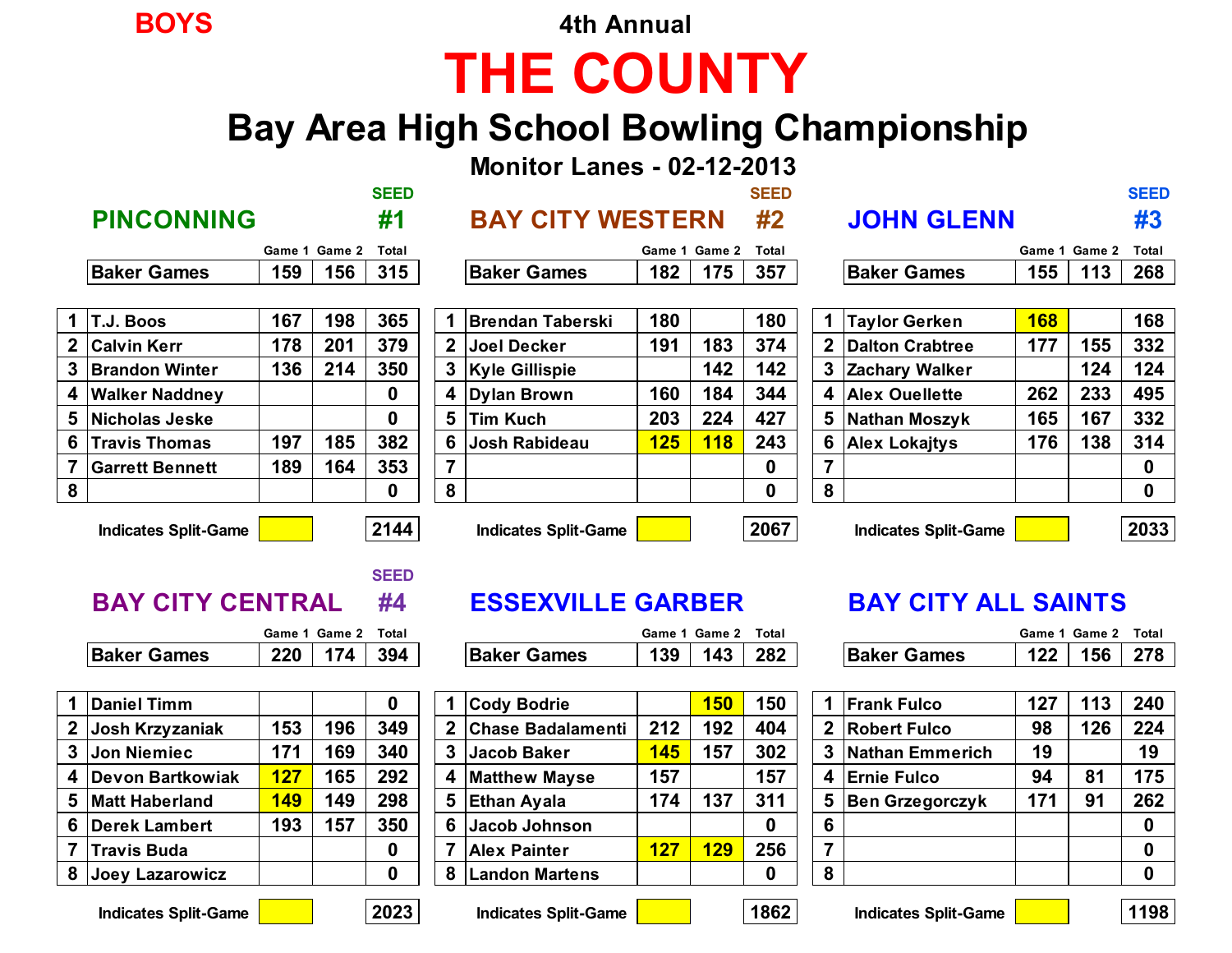## **GIRLS 4th Annual THE COUNTY**

## **Bay Area High School Bowling Championship**

**Monitor Lanes - 02-12-2013**

|                            | <b>SEED</b> |                            | <b>SEED</b> |                     | <b>SEED</b> |
|----------------------------|-------------|----------------------------|-------------|---------------------|-------------|
| <b>BAY CITY CENTRAL #1</b> |             | <b>BAY CITY WESTERN #2</b> |             | <b>JOHN GLENN</b>   |             |
| Game 1 Game 2 Total        |             | Game 1 Game 2 Total        |             | Game 1 Game 2 Total |             |

|                    | Game 1 Game 2 Total |  |
|--------------------|---------------------|--|
| <b>Baker Games</b> | 200 181 381         |  |

|              | <b>Marissa Bartkowiak</b> | 183 | 195 | 378 |
|--------------|---------------------------|-----|-----|-----|
| $\mathbf{2}$ | Janelle Bublitz           |     |     | 0   |
| 3            | <b>Julia Bublitz</b>      | 187 | 132 | 319 |
| 4            | <b>Storm Butler</b>       | 180 | 201 | 381 |
| 5            | <b>Maggie Lazarowicz</b>  | 156 |     | 156 |
| 6            | <b>Kaylee VanTol</b>      | 165 | 159 | 324 |
| 7            | <b>Brianna Payne</b>      |     | 168 | 168 |
| 8            | <b>Ericka Kurlinski</b>   |     |     | O   |

|                    | Game 1 Game 2 Total |  |
|--------------------|---------------------|--|
| <b>Baker Games</b> | $174$   160   334   |  |
|                    |                     |  |

| <b>Marissa Bartkowiak</b> | 183 | 195 | 378         |   | <b>Claudia Gielda</b> | 197 | 211 | 408         | <b>Brittany Zippler</b> |     | 95  | 95           |
|---------------------------|-----|-----|-------------|---|-----------------------|-----|-----|-------------|-------------------------|-----|-----|--------------|
| 2 Janelle Bublitz         |     |     | 0           |   | 2 Anna Kuehne         | 138 |     | 138         | 2 Alyssa Steudle        | 139 |     | 139          |
| 3  Julia Bublitz          | 187 | 132 | 319         |   | 3 Megan Rabideau      |     | 173 | 173         | Destiny Kennedy         | 172 | 176 | 348          |
| 4 Storm Butler            | 180 | 201 | 381         |   | 4 Amber Boelter       | 157 | 158 | 315         | <b>Breanne Bell</b>     | 179 | 184 | 363          |
| 5 Maggie Lazarowicz       | 156 |     | 156         |   | 5 Abby Kuehne         | 182 | 135 | 317         | 5 Aydreonna Pelton      | 167 | 154 | 321          |
|                           | 165 | 159 | 324         |   | 6 Haley Delestowicz   | 161 | 236 | 397         | 6 Kayla Doak            | 130 |     | 130          |
| 7 Brianna Payne           |     | 168 | 168         |   |                       |     |     | $\mathbf 0$ | <b>Samantha Cooley</b>  |     | 182 | 182          |
| 8 İEricka Kurlinski       |     |     | $\mathbf 0$ | 8 |                       |     |     | $\bf{0}$    |                         |     |     | $\mathbf{0}$ |
|                           |     |     |             |   |                       |     |     |             |                         |     |     |              |

|  | <b>JOHN GLENN</b> |  |  |  |
|--|-------------------|--|--|--|
|  |                   |  |  |  |

|                       | Game | Game ∠ | Tota. |                       | Game          | Game | Total |                       | Game | Game | <b>Total</b> |
|-----------------------|------|--------|-------|-----------------------|---------------|------|-------|-----------------------|------|------|--------------|
| <b>Baker</b><br>Games | 200  | . п.   | 381   | <b>Baker</b><br>Gamer | $\sim$ $\sim$ | 160  | 334   | <b>Baker</b><br>Games | 160  | 146  | 306          |

| ielda    | 197 | 211 | 408 | 1 | <b>Brittany Zippler</b> |     | 95  | 95  |
|----------|-----|-----|-----|---|-------------------------|-----|-----|-----|
| hne      | 138 |     | 138 | 2 | <b>Alyssa Steudle</b>   | 139 |     | 139 |
| ıbideau  |     | 173 | 173 | 3 | <b>Destiny Kennedy</b>  | 172 | 176 | 348 |
| velter   | 157 | 158 | 315 | 4 | <b>Breanne Bell</b>     | 179 | 184 | 363 |
| hne      | 182 | 135 | 317 | 5 | <b>Aydreonna Pelton</b> | 167 | 154 | 321 |
| estowicz | 161 | 236 | 397 | 6 | <b>Kayla Doak</b>       | 130 |     | 130 |
|          |     |     | 0   |   | <b>Samantha Cooley</b>  |     | 182 | 182 |
|          |     |     | 0   | 8 |                         |     |     | 0   |
|          |     |     |     |   |                         |     |     |     |

**Indicates Split-Game 2107 Indicates Split-Game 2082 Indicates Split-Game 1884**

#### **PINCONNING #4 BAY CITY ALL SAINTS ESSEXVILLE GARBER**

|                    | Game 1 Game 2 Total |  |
|--------------------|---------------------|--|
| <b>Baker Games</b> |                     |  |

|                         |  | 0 |
|-------------------------|--|---|
| $\boldsymbol{2}$        |  | 0 |
| $\overline{\mathbf{3}}$ |  | 0 |
|                         |  | 0 |
| 5                       |  | 0 |
| 6                       |  | ი |
| 7                       |  | 0 |
| 8                       |  | n |

|                              | Game           | Game                            | Total |                       | Game | Game 2 | Total |                       | Game | Game . | Tot |
|------------------------------|----------------|---------------------------------|-------|-----------------------|------|--------|-------|-----------------------|------|--------|-----|
| <b>Baker</b><br><b>Games</b> | $\overline{1}$ | --<br>$\mathbf{A}^{\mathbf{r}}$ | הדה   | <b>Baker</b><br>Games | 106  | 108    | 214   | <b>Baker</b><br>Games |      |        |     |

|              | <b>Annissa Goretcki</b> |     |     |     |
|--------------|-------------------------|-----|-----|-----|
| $\mathbf{2}$ | <b>Kayla Richter</b>    | 143 | 130 | 273 |
| 3            | <b>Christian Fedek</b>  | 120 | 113 | 233 |
| 4            | <b>Tayler Bourassa</b>  | 144 | 114 | 258 |
| 5            | Dedriana Goretcki       |     |     |     |
| 6            | Juliana Roach           | 118 | 212 | 330 |
|              | Lauren Marcott          | 123 | 143 | 266 |
|              |                         |     |     |     |

|   | 1  Annissa Goretcki   |     |     | 0   |              | <b>Catherine Hall</b> | 167 | 179 | 346 |                         |  |  |
|---|-----------------------|-----|-----|-----|--------------|-----------------------|-----|-----|-----|-------------------------|--|--|
|   | 2 Kayla Richter       | 143 | 130 | 273 | $\mathbf{2}$ | Aisha Ernhart         | 119 | 130 | 249 | $\mathbf{2}$            |  |  |
|   |                       | 120 | 113 | 233 |              | 3 Allison Ramirez     | 165 | 155 | 320 | 3                       |  |  |
|   | 4  Tayler Bourassa    | 144 | 114 | 258 |              | 4 Nicole Tomaszewski  | 120 | 149 | 269 | $\overline{\mathbf{4}}$ |  |  |
|   | 5 Dedriana Goretcki   |     |     | 0   |              | 5 Zhanessa Byron      | 82  | 128 | 210 | $5\phantom{1}$          |  |  |
|   | 6  Juliana Roach      | 118 | 212 | 330 | 6            |                       |     |     |     |                         |  |  |
|   | <b>Lauren Marcott</b> | 123 | 143 | 266 |              |                       |     |     | 0   |                         |  |  |
| 8 |                       |     |     | 0   | 8            |                       |     |     |     | 8                       |  |  |

**Indicates Split-Game 1632 Indicates Split-Game 1608 Indicates Split-Game 0**

**SEED**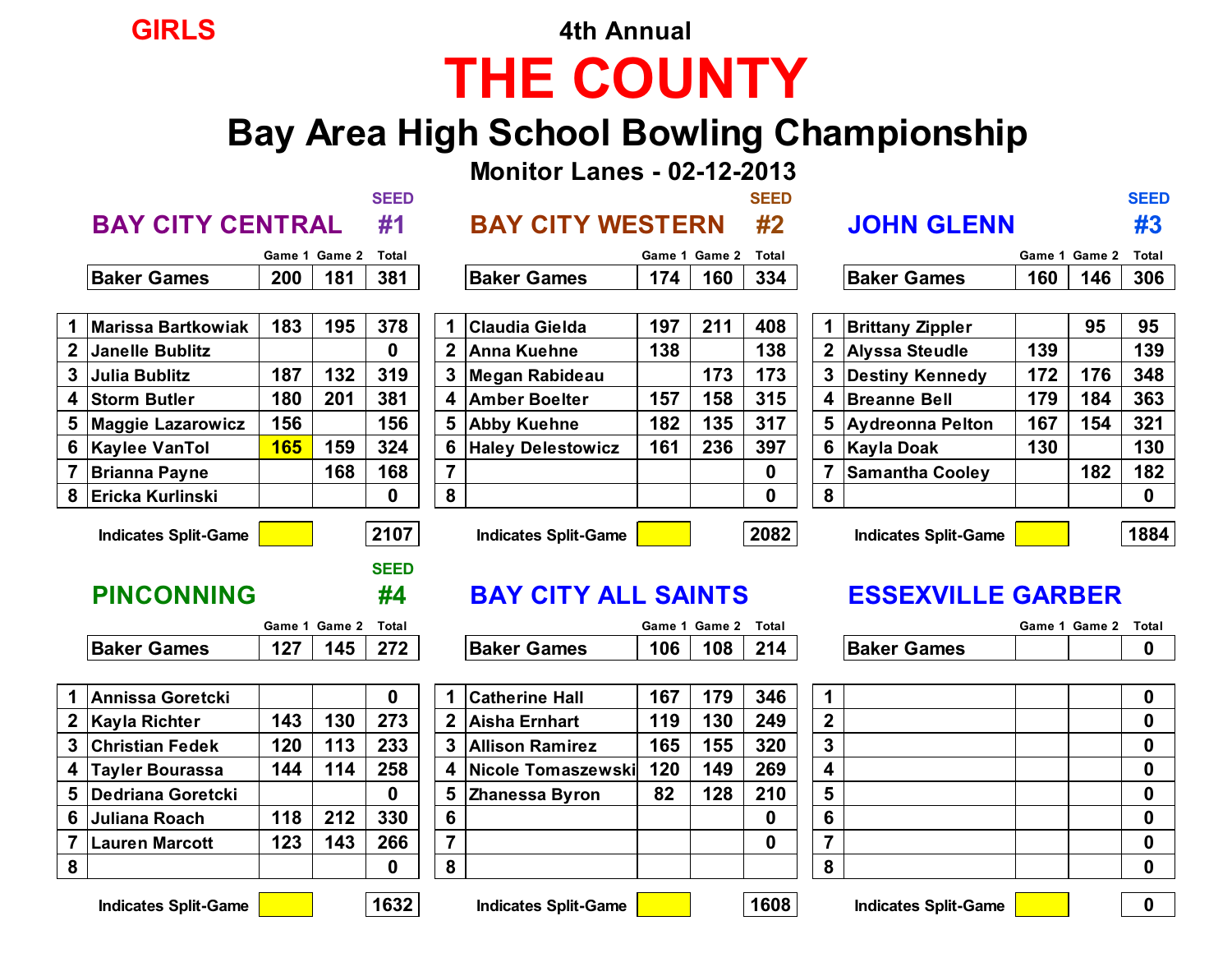# **BAY CITY WESTERN WARRIORS**

## **2013 COUNTY CHAMPIONS**

| <b>CHAMPIONSHIP FINALS</b> |                         |                    |              |     |  |
|----------------------------|-------------------------|--------------------|--------------|-----|--|
| <b>SEED</b>                |                         | <b>BAKER GAMES</b> | <b>TOTAL</b> |     |  |
| #1<br><b>SEED</b>          | <b>PINCONNING</b>       | 145 183            |              | 328 |  |
| #2                         | <b>BAY CITY WESTERN</b> | 120                | 246          | 366 |  |

| <b>SEED</b>                      |                         | <b>BAKER GAMES</b> |     |      | <b>TOTAL TIE-BREAKER</b> |
|----------------------------------|-------------------------|--------------------|-----|------|--------------------------|
| #1<br><b>SEED</b>                | <b>PINCONNING</b>       | 166                | 179 | 345  | 88                       |
| #4                               | <b>BAY CITY CENTRAL</b> | 147                | 198 | 345  | 83                       |
| <b>SEED</b><br>#2<br><b>SEED</b> | <b>BAY CITY WESTERN</b> | 180                | 191 | -371 |                          |
| #3                               | <b>JOHN GLENN</b>       | 170                | 149 | 319  |                          |

### **SEMI FINALS**

**THE COUNTY**

**Monitor Lanes - 02-12-2013**

**BOYS 4TH Annual**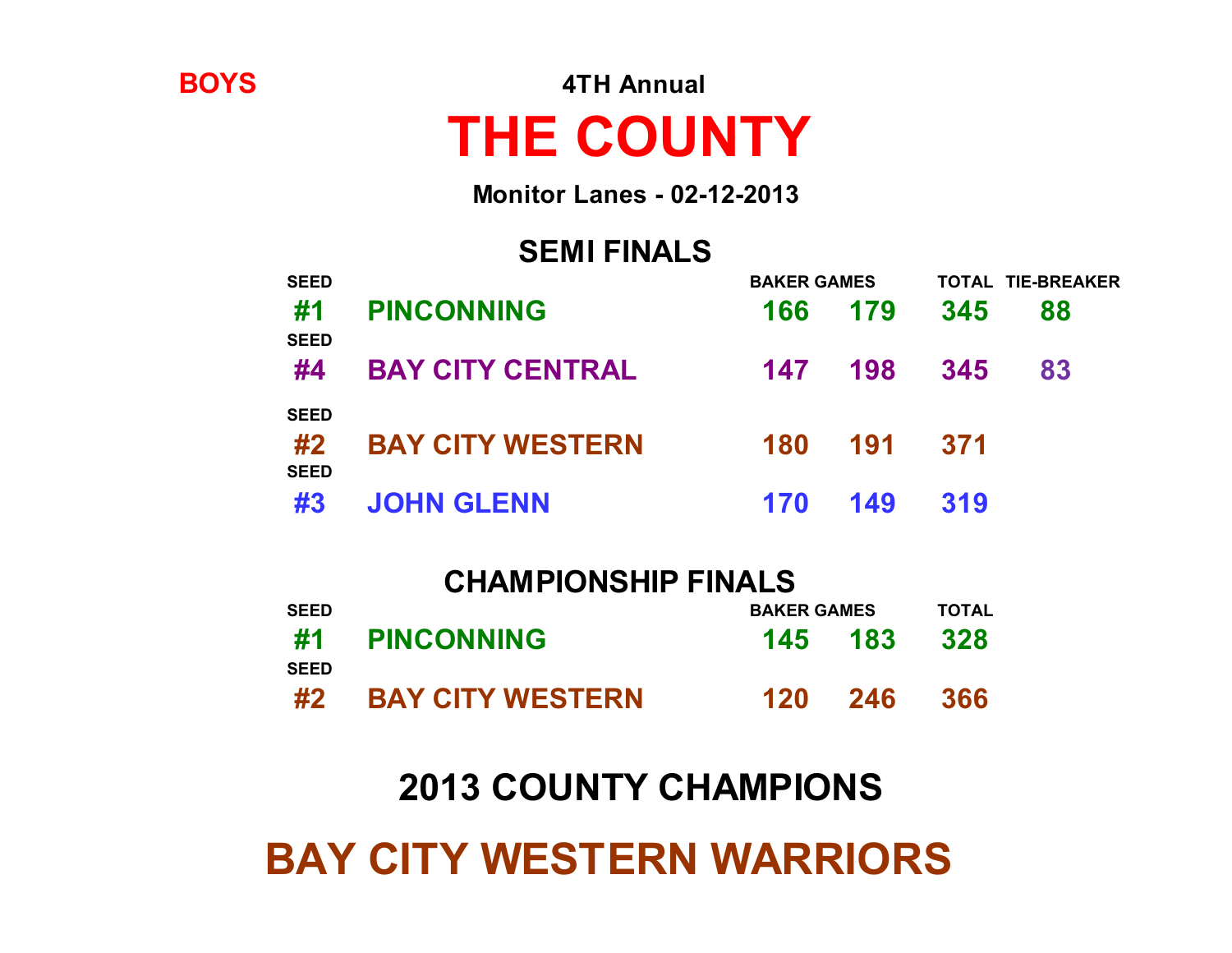# **BAY CITY CENTRAL WOLVES**

## **2013 COUNTY CHAMPIONS**

| <b>CHAMPIONSHIP FINALS</b> |                         |  |                    |     |  |
|----------------------------|-------------------------|--|--------------------|-----|--|
| <b>SEED</b>                |                         |  | <b>BAKER GAMES</b> |     |  |
| #1<br><b>SEED</b>          | <b>BAY CITY CENTRAL</b> |  | 199 173            | 372 |  |
|                            | #3 JOHN GLENN           |  | 122 123 245        |     |  |

| SEED                             | #4 PINCONNING           | 138 | 153         | 291 |
|----------------------------------|-------------------------|-----|-------------|-----|
| <b>SEED</b><br>#2<br><b>SEED</b> | <b>BAY CITY WESTERN</b> |     | 170 173 343 |     |
|                                  | #3 JOHN GLENN           |     | 214 163 377 |     |

**SEMI FINALS SEED BAKER GAMES TOTAL**

**Monitor Lanes - 02-12-2013**

**#1 BAY CITY CENTRAL 202 169 371**

# **THE COUNTY**

**GIRLS 4TH Annual**

**SEED**